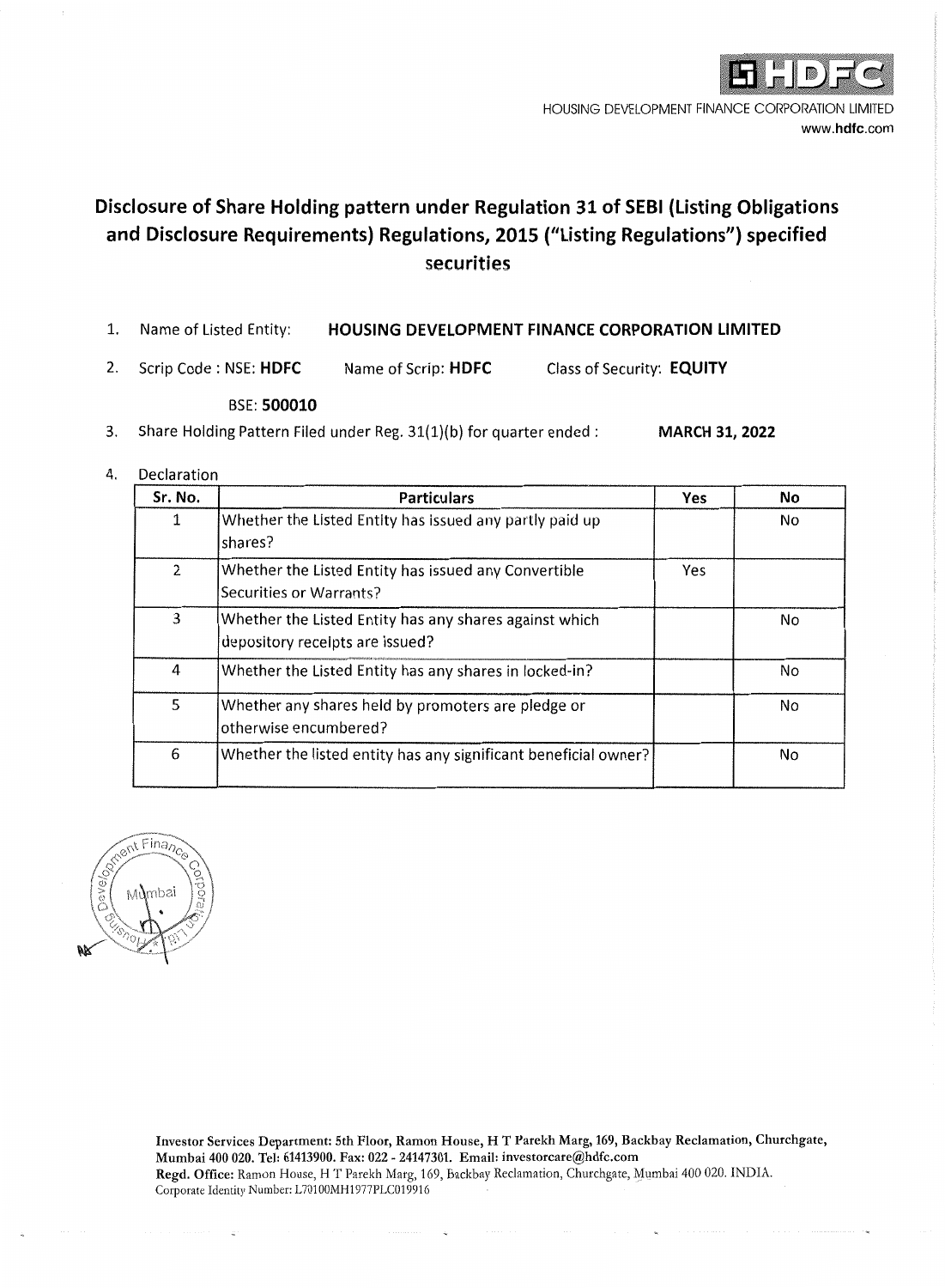| Categl | Category of            | No. of   | No. of fully   |              | No. of No. of   | Total nos.                           |            |                |                     | Sharehold Number of Voting Rights held in each class of |           | No. of          | Shareholding,              |              | Number of |     | Number of      | Number of      |
|--------|------------------------|----------|----------------|--------------|-----------------|--------------------------------------|------------|----------------|---------------------|---------------------------------------------------------|-----------|-----------------|----------------------------|--------------|-----------|-----|----------------|----------------|
| ory    | shareholder            | sharehol | paid up equity |              | Partly   shares | shares held                          | ing as a % |                |                     | securities                                              |           | Shares          | as a %                     |              | Locked in |     | Shares pledged | equity shares  |
| (1)    | (II)                   | ders     | shares held    |              |                 | paid- $ $ underl $ $ (VII = IV+V+VI) | of total   |                |                     | (IX)                                                    |           | Underlying      | assuming full              |              | shares    |     | or otherwise   | held in        |
|        |                        | (iii)    | (IV)           | up           | ying            |                                      | no. of     |                |                     |                                                         |           | Outstandin      | conversion of              |              | (X 1)     |     | encumbered     | dematerialized |
|        |                        |          |                |              | equity Deposi   |                                      | shares     |                |                     |                                                         |           | g               | convertible                |              |           |     | (XIII)         | form           |
|        |                        |          |                | shares       | tory            |                                      | (calculate |                |                     |                                                         |           |                 | convertible securities (as |              |           |     |                | (XIV)          |
|        |                        |          |                | held         | Receip          |                                      | d as per   |                |                     |                                                         |           | securities      | a percentage               |              |           |     |                |                |
|        |                        |          |                | (V)          | ts              |                                      | SCRR,      |                | No of Voting Rights |                                                         | Total as  | (including      | of diluted                 | No.          | As a      | No. | As a %         |                |
|        |                        |          |                |              | (VI)            |                                      | 1957)      |                |                     |                                                         | a % of    | Warrants)       | share capital)             |              | % of      |     | of total       |                |
|        |                        |          |                |              |                 |                                      |            |                |                     |                                                         | $(A+B+C)$ | (X)             | $(XI) = (VII)+(X)$         |              | total     |     | Shares         |                |
|        |                        |          |                |              |                 |                                      | As a % of  |                |                     |                                                         |           |                 | as a % of                  |              | Share     |     | held           |                |
|        |                        |          |                |              |                 |                                      | $(A+B+C2)$ |                |                     |                                                         |           |                 | $A+B+C2$                   |              | s held    |     |                |                |
|        |                        |          |                |              |                 |                                      | (VIII)     |                |                     |                                                         |           |                 |                            |              |           |     |                |                |
|        |                        |          |                |              |                 |                                      |            | Class X        | Class               | Total                                                   |           |                 |                            | (a)          | (b)       | (a) | (b)            |                |
|        |                        |          |                |              |                 |                                      |            |                | Y                   |                                                         |           |                 |                            |              |           |     |                |                |
|        |                        |          |                |              |                 |                                      |            |                |                     |                                                         |           |                 |                            |              |           |     |                |                |
| (A)    | Promoter &             |          |                |              |                 |                                      |            |                |                     |                                                         |           |                 |                            |              |           |     |                |                |
|        | <b>IPromoter</b>       |          |                |              |                 |                                      |            |                |                     |                                                         |           |                 |                            |              |           |     |                |                |
|        | Group                  |          |                |              |                 |                                      |            |                |                     |                                                         |           |                 |                            |              |           |     |                |                |
| (B)    | Public                 | 814283   | 1813028276     | <sup>o</sup> | ΩI              | 1813028276                           | 100        | 1813028276     |                     | 1813028276                                              | 100.00    | 17057400        | 100.00                     | <sup>0</sup> | $\Omega$  | ΟÌ  | $\Omega$       | 1807521163     |
| (C)    | Non Promoter -         |          |                |              |                 |                                      |            |                |                     |                                                         |           |                 |                            |              |           |     |                |                |
|        | Non Public             |          |                |              |                 |                                      |            |                |                     |                                                         |           |                 |                            |              |           |     |                |                |
|        | $(C1)$ Shares          |          |                |              |                 |                                      |            |                |                     |                                                         |           |                 |                            |              |           |     |                |                |
|        | <b>Underlying DRs</b>  |          |                |              |                 |                                      |            |                |                     |                                                         |           |                 |                            |              |           |     |                |                |
|        |                        |          |                |              |                 |                                      |            |                |                     |                                                         |           |                 |                            |              |           |     |                |                |
|        | (C2) Shares held by    |          |                |              |                 |                                      |            |                |                     |                                                         |           |                 |                            |              |           |     |                |                |
|        | Employee               |          |                |              |                 |                                      |            |                |                     |                                                         |           |                 |                            |              |           |     |                |                |
|        | Trusts<br><b>Total</b> | 814283   | 1813028276     | οl           | οl              | 1813028276                           |            | 100 1813028276 |                     | 1813028276                                              |           | 100.00 17057400 | 100.00                     | οl           | οl        | 0   | οl             | 1807521163     |

Table I - Summary Statement holding of specified securities



 $\hat{\mathcal{P}}$ 

 $\epsilon$ 

Page 2 of 8

 $\mathcal{R}^{\mathbb{C}}$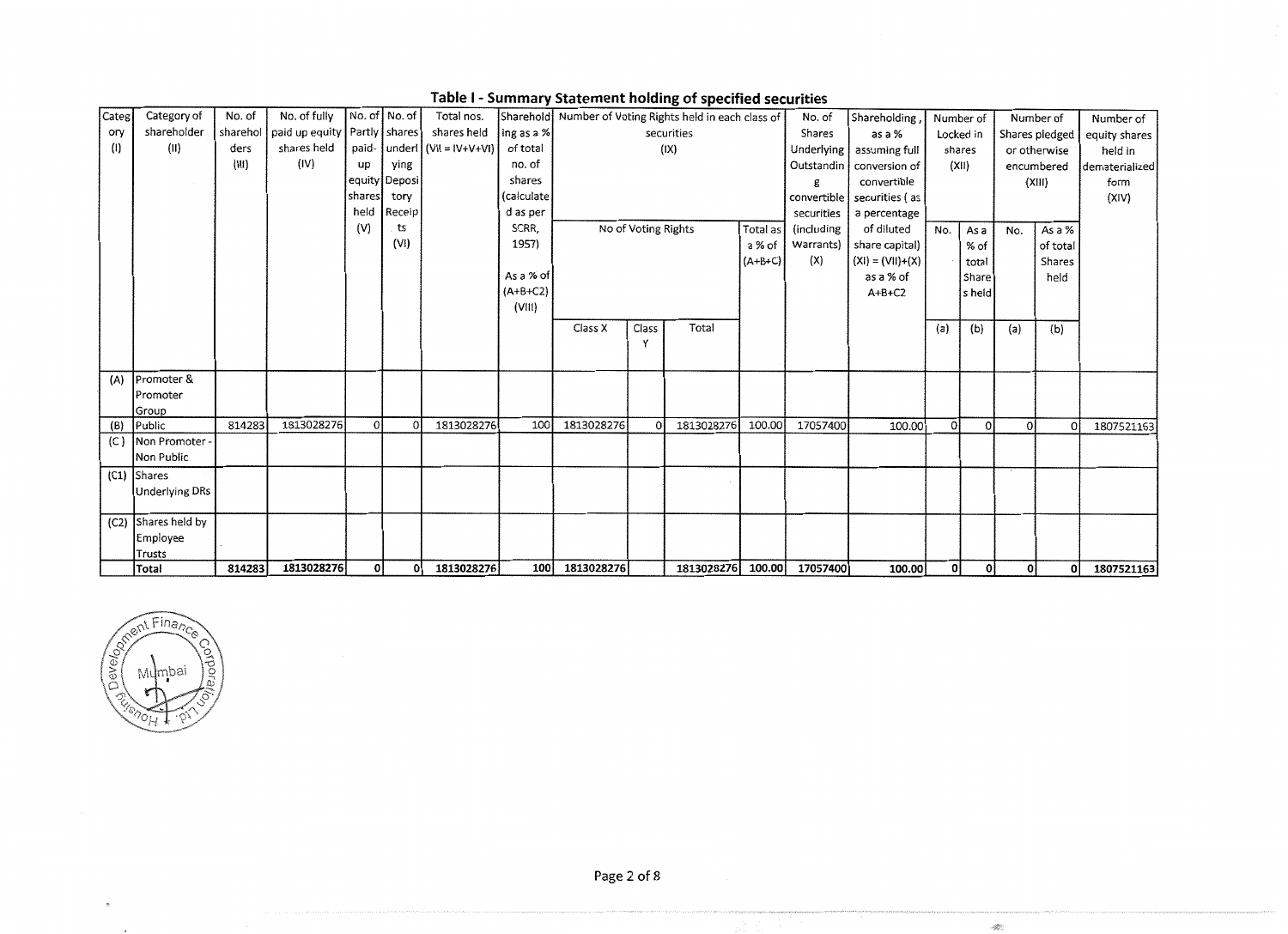|       | Category & Name of the                                                                                                                                                                             | PAN                      | No. of                | No. of                | No.           |                       |                          | Nos. of Total Sharehol |                          |                             |      | Number of Voting Rights held | No. of Shares            | Shareholding, as      |                          | Number of |          | Number of       | Number               |
|-------|----------------------------------------------------------------------------------------------------------------------------------------------------------------------------------------------------|--------------------------|-----------------------|-----------------------|---------------|-----------------------|--------------------------|------------------------|--------------------------|-----------------------------|------|------------------------------|--------------------------|-----------------------|--------------------------|-----------|----------|-----------------|----------------------|
|       | Shareholders                                                                                                                                                                                       | (11)                     | shareh                | fully                 | <sub>of</sub> | shares                | nos.                     | ding %                 |                          | in each class of securities |      |                              | Underlying               | a % assuming full     |                          | Locked in |          | <b>Shares</b>   | $\circ$ f            |
|       | (1)                                                                                                                                                                                                |                          | older                 | paid                  |               | Partly underly shares |                          | calculate              |                          |                             | (IX) |                              | Outstanding              | conversion of         |                          | shares    |          | pledged or      | equity               |
|       |                                                                                                                                                                                                    |                          | (III)                 | up                    | paid-         | ing                   | held                     | d as per               |                          |                             |      |                              | convertible              | convertible           |                          | (XII)     |          | otherwise       | shares               |
|       |                                                                                                                                                                                                    |                          |                       | equit                 | up            | Deposit               | $(VII =$                 | SCRR.                  |                          |                             |      |                              | securities               | securities (as a      |                          |           |          | encumbered      | held in              |
|       |                                                                                                                                                                                                    |                          |                       | Y                     | equit         | ory                   | $IV+V+$                  | 1957                   |                          |                             |      |                              | (including               | percentage of         |                          |           |          | (XIII)          | demater              |
|       |                                                                                                                                                                                                    |                          |                       | share                 | y             | <b>Receipt</b>        | VI)                      |                        |                          | No of Voting Rights         |      | Total as                     | Warrants)                | diluted share         | No.                      | As a %    | No.      | As a $\sqrt{8}$ | ialized              |
|       |                                                                                                                                                                                                    |                          |                       |                       | s held share  | s.                    |                          | As a % of              |                          |                             |      | a % of                       | (X)                      | capital)              |                          | of total  |          | of total        | form                 |
|       |                                                                                                                                                                                                    |                          |                       | (IV)                  | s held        | (VI)                  |                          | $(A+B+C2)$             |                          |                             |      | Total                        |                          | $(XI) = (VII)+(X)$ as |                          |           |          |                 | (XIV)                |
|       |                                                                                                                                                                                                    |                          |                       |                       | (V)           |                       |                          | (VIII)                 |                          |                             |      |                              |                          | a % of $A+B+C2$       |                          | Shares    |          | Shares          |                      |
|       |                                                                                                                                                                                                    |                          |                       |                       |               |                       |                          |                        |                          |                             |      | Voting                       |                          |                       |                          | held      |          | held            |                      |
|       |                                                                                                                                                                                                    |                          |                       |                       |               |                       |                          |                        |                          |                             |      | rights                       |                          |                       |                          |           |          |                 |                      |
|       |                                                                                                                                                                                                    |                          |                       |                       |               |                       |                          |                        | Class                    | Class Y   Total             |      |                              |                          |                       | (a)                      | (b)       | (a)      | (b)             |                      |
|       |                                                                                                                                                                                                    |                          |                       |                       |               |                       |                          |                        | X                        |                             |      |                              |                          |                       |                          |           |          |                 |                      |
| (1)   | Indian                                                                                                                                                                                             |                          |                       |                       |               |                       |                          |                        |                          |                             |      |                              |                          |                       |                          |           |          |                 |                      |
| (a)   | Individuals / Hindu Undivided                                                                                                                                                                      |                          |                       |                       |               |                       |                          |                        |                          |                             |      |                              |                          |                       |                          |           |          |                 |                      |
|       | Family                                                                                                                                                                                             | $\tilde{\phantom{a}}$    |                       |                       |               |                       |                          |                        |                          |                             |      |                              |                          |                       |                          |           |          |                 |                      |
| (b)   | Central Government / State                                                                                                                                                                         | $\overline{\phantom{a}}$ | $\overline{a}$        | $\sim$                |               |                       | $\ddot{\phantom{a}}$     |                        |                          |                             |      | $\overline{a}$               |                          |                       |                          |           |          |                 |                      |
|       | Government(s)                                                                                                                                                                                      |                          |                       |                       |               |                       |                          |                        |                          |                             |      |                              |                          |                       |                          |           |          |                 |                      |
| (c)   | Financial Institutions / Banks                                                                                                                                                                     | $\omega$                 |                       | $\Delta$              |               |                       | $\tilde{\phantom{a}}$    |                        |                          |                             |      | ÷.                           | $\blacksquare$           |                       | $\sim$                   |           |          |                 |                      |
| (d)   | Others                                                                                                                                                                                             | $\blacksquare$           | $\overline{a}$        | $\sim$                |               |                       | $\sim$                   |                        |                          |                             |      |                              | $\overline{a}$           |                       | $\ddot{\phantom{1}}$     |           |          |                 |                      |
|       | Sub-Total (A)(1)                                                                                                                                                                                   | $\blacksquare$           | $\overline{a}$        | $\sim$                |               |                       | $\ddot{\phantom{a}}$     |                        |                          |                             |      | ÷.                           | $\overline{\phantom{a}}$ |                       |                          |           |          |                 |                      |
| (2)   | Foreign                                                                                                                                                                                            | $\tilde{\phantom{a}}$    | $\overline{a}$        | $\ddot{\phantom{0}}$  |               |                       | $\sim$                   |                        |                          |                             |      | $\overline{\phantom{a}}$     | $\overline{a}$           |                       | $\overline{\phantom{a}}$ |           |          |                 |                      |
| (a)   | Individuals (NRIs / Foreign                                                                                                                                                                        | $\ddot{\phantom{1}}$     | $\overline{a}$        | $\sim$                |               |                       | $\overline{\phantom{a}}$ |                        |                          |                             |      |                              | $\overline{a}$           |                       |                          |           |          |                 |                      |
|       | Individuals)                                                                                                                                                                                       |                          |                       |                       |               |                       |                          |                        |                          |                             |      |                              |                          |                       |                          |           |          |                 |                      |
| (b)   | Government                                                                                                                                                                                         | $\tilde{\phantom{a}}$    | $\tilde{\phantom{a}}$ | $\sim$                |               | $\ddot{\phantom{0}}$  | $\overline{\phantom{a}}$ | $\ddot{ }$             | $\sim$                   | $\overline{\phantom{a}}$    |      | $\overline{a}$               | $\ddot{\phantom{1}}$     | $\tilde{\phantom{a}}$ | $\overline{\phantom{a}}$ |           |          |                 | ٠                    |
| (c)   | Institutions                                                                                                                                                                                       | $\tilde{\phantom{a}}$    | $\sim$                | $\blacksquare$        |               |                       | $\sim$                   |                        | $\overline{\phantom{a}}$ | $\overline{a}$              |      | L.                           | $\overline{a}$           |                       |                          |           |          |                 |                      |
| (d)   | Foreign Portfolio Investor                                                                                                                                                                         | $\overline{\phantom{a}}$ |                       | $\omega$              |               |                       |                          |                        |                          |                             |      | ÷,                           | $\ddot{\phantom{1}}$     |                       |                          |           |          |                 |                      |
| (f)   | Others                                                                                                                                                                                             | $\sim$                   |                       | $\tilde{\phantom{a}}$ |               |                       | $\sim$                   |                        | $\overline{\phantom{a}}$ | $\overline{a}$              |      | $\blacksquare$               | $\tilde{\phantom{a}}$    |                       | $\sim$                   |           |          | $\blacksquare$  | $\ddot{\phantom{1}}$ |
|       | Sub-Total (A)(2)                                                                                                                                                                                   | $\blacksquare$           |                       | $\tilde{\phantom{a}}$ |               |                       | $\ddot{\phantom{a}}$     |                        |                          | $\blacksquare$              |      | $\tilde{\phantom{a}}$        |                          |                       |                          |           |          |                 |                      |
|       | <b>Total Shareholding of Promoter</b>                                                                                                                                                              |                          |                       |                       |               |                       |                          |                        |                          |                             |      |                              |                          |                       |                          |           |          |                 |                      |
|       | and Promoter Group (A)=                                                                                                                                                                            |                          | 0                     | $\bf{0}$              | $\mathbf 0$   | $\bf{0}$              | $\mathbf 0$              | $\bf{0}$               | $\mathbf 0$              | $\bf{0}$                    | 0    | $\mathbf 0$                  | $\mathbf 0$              | $\mathbf 0$           | $\bf{0}$                 | Ω         | $\bf{0}$ | $\mathbf 0$     | 0                    |
|       | (A)(1)+(A)(2)                                                                                                                                                                                      |                          |                       |                       |               |                       |                          |                        |                          |                             |      |                              |                          |                       |                          |           |          |                 |                      |
|       | Details of Shares which remain unclaimed may be given here along with details such as number of shareholders, outstanding shares held in demat/unclaimed suspense account, voting rights which are |                          |                       |                       |               |                       |                          |                        |                          |                             |      |                              |                          |                       |                          |           |          |                 |                      |
|       | frozen etc.                                                                                                                                                                                        |                          |                       |                       |               |                       |                          |                        |                          |                             |      |                              |                          |                       |                          |           |          |                 |                      |
| Note: |                                                                                                                                                                                                    |                          |                       |                       |               |                       |                          |                        |                          |                             |      |                              |                          |                       |                          |           |          |                 |                      |

## Table II - Statement showing shareholding pattern of the Promoter and Promoter Group

Development T(t) PAN would not be displayed on website of Stock Exchange(s).

prpora

Mumbai

T(2) The term "Encumbrance" has the same meaning as assigned under regulation 28(3) of SEBI (Substantial Acquisition of Shares and Takeovers) Regulations, 2011.

Page 3 of 8

 $\sim$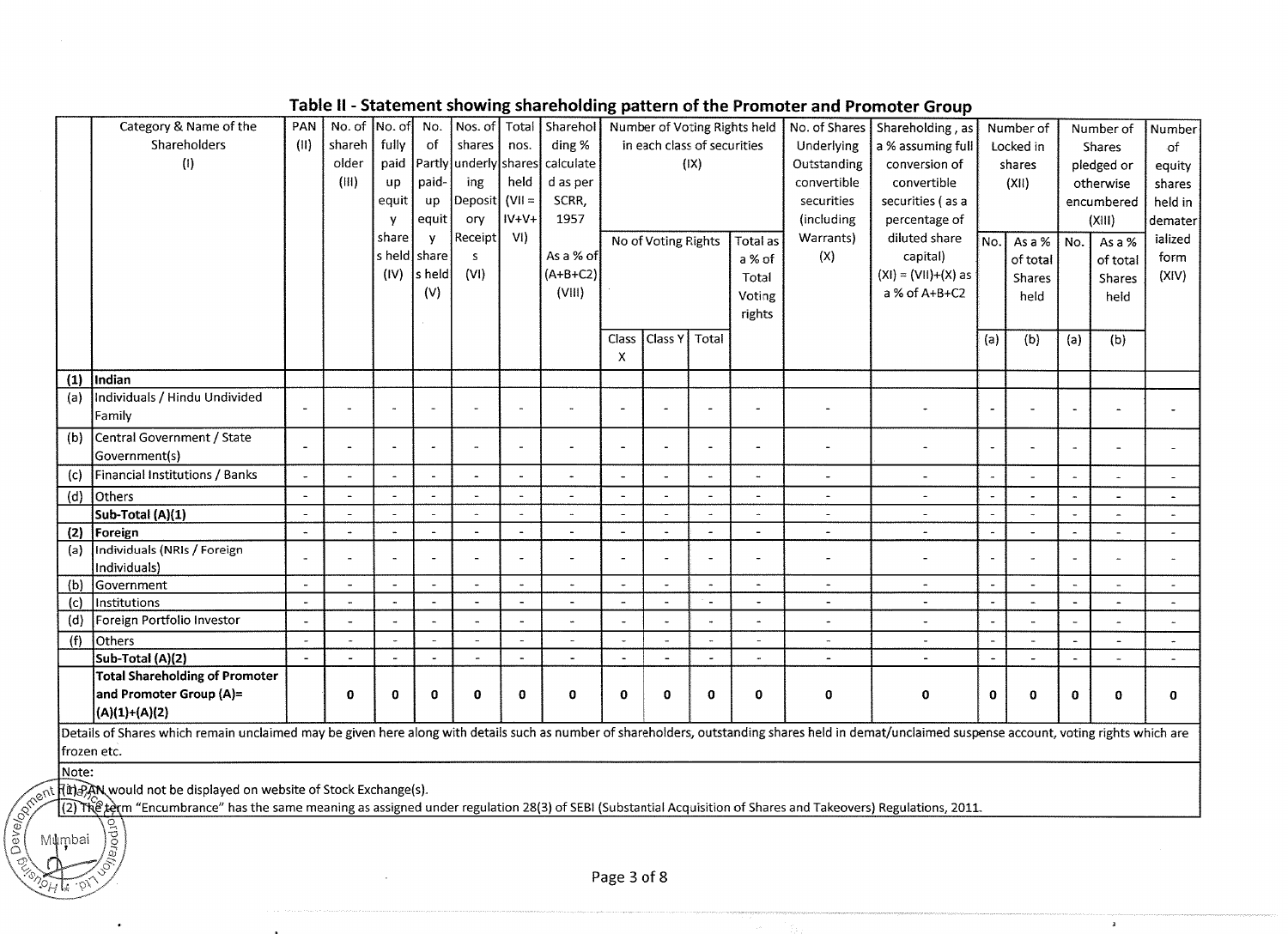### Table Ill - Statement showing shareholding pattern of the Public shareholder

|     | Category & Name of the<br>Shareholders<br>(1)                                                        | PAN<br>(11) | No. of<br>sharehol<br>der<br>(III) | No. of fully No. of Nos.<br>paid up equity Partly<br>shares held<br>(IV) | paid-<br>up<br>equit<br>y<br>share | of<br>share<br>s<br>under<br>lying<br>Depos | Total nos.<br>shares held<br>$(V   =  V + V + V )$ | Shareholding<br>% calculated<br>as per SCRF.,<br>1957<br>As a % of<br>$(A+B+C2)$ |            | Number of Voting Rights held in each class of<br>No. of<br>securities<br><b>Shares</b><br>as a %<br>(IX)<br>Underlying<br>assuming full<br>Outstanding conversion of<br>convertible<br>convertible<br>securities<br>securities (as<br>(including<br>a percentage |            |                                              | Shareholding, Number of Number of<br>Locked in<br>Shares<br>shares<br>pledged or<br>(X  )<br>otherwise<br>encumbered<br>(XIII) |                                                                             |     | Number of<br>equity shares<br>held in<br>dematerialize<br>d form<br>(X V) |    |                                                                                                |            |
|-----|------------------------------------------------------------------------------------------------------|-------------|------------------------------------|--------------------------------------------------------------------------|------------------------------------|---------------------------------------------|----------------------------------------------------|----------------------------------------------------------------------------------|------------|------------------------------------------------------------------------------------------------------------------------------------------------------------------------------------------------------------------------------------------------------------------|------------|----------------------------------------------|--------------------------------------------------------------------------------------------------------------------------------|-----------------------------------------------------------------------------|-----|---------------------------------------------------------------------------|----|------------------------------------------------------------------------------------------------|------------|
|     |                                                                                                      |             |                                    |                                                                          | s held<br>(V)                      | itory<br>Recei<br>pts<br>(VI)               |                                                    | (VIII)                                                                           |            | No of Voting Rights                                                                                                                                                                                                                                              |            | Total as a %<br>of Total<br>Voting<br>rights | Warrants)<br>(X)                                                                                                               | of diluted<br>share capital)<br>$(XI) = (VII)+(X)$<br>as a % of<br>$A+B+C2$ | No. | Shar   icabl  <br>es<br>held                                              | e) | $Asa$ No. $Asa%$<br>% of (Not of total<br>total Appl Shares<br>held<br>(Not<br>Applica<br>ble) |            |
|     |                                                                                                      |             |                                    |                                                                          |                                    |                                             |                                                    |                                                                                  | Class X    | Class Y                                                                                                                                                                                                                                                          | Total      |                                              |                                                                                                                                |                                                                             | (a) | (b)   (a)                                                                 |    | (b)                                                                                            |            |
|     | (1) Institutions                                                                                     |             |                                    |                                                                          |                                    |                                             |                                                    |                                                                                  |            |                                                                                                                                                                                                                                                                  |            |                                              |                                                                                                                                |                                                                             |     |                                                                           |    |                                                                                                |            |
| (a) | Mutual Funds / UTI                                                                                   |             | 36                                 | 200531170                                                                |                                    |                                             | 200531170                                          | 11.06                                                                            | 200531170  |                                                                                                                                                                                                                                                                  | 200531170  | 11.06                                        | 11002200                                                                                                                       | 11.56                                                                       |     |                                                                           |    |                                                                                                | 200531170  |
|     | SBI-ETF NIFTY 50                                                                                     |             |                                    | 59486159                                                                 |                                    |                                             | 59486159                                           | 3.28                                                                             | 59486159   |                                                                                                                                                                                                                                                                  | 59486159   | 3.28                                         |                                                                                                                                | 3.25                                                                        |     |                                                                           |    |                                                                                                | 59486159   |
|     | ICICI PRUDENTIAL BLUECHIP<br><b>FUND</b>                                                             |             |                                    | 24635775                                                                 |                                    |                                             | 24635775                                           | 1.36                                                                             | 24635775   |                                                                                                                                                                                                                                                                  | 24635775   | 1.36                                         |                                                                                                                                | 1.35                                                                        |     |                                                                           |    |                                                                                                | 24635775   |
|     | UTI - NIFTY EXCHANGE TRADED<br><b>FUND</b>                                                           |             |                                    | 22771452                                                                 |                                    |                                             | 22771452                                           | 1.26                                                                             | 22771452   |                                                                                                                                                                                                                                                                  | 22771452   | 1.26                                         |                                                                                                                                | 1.24                                                                        |     |                                                                           |    |                                                                                                | 22771452   |
|     | HDFC TRUSTEE COMPANY LTD.<br>A/C HDFC TOP 100 FUND                                                   |             |                                    | 22602330                                                                 |                                    |                                             | 22602330                                           | 1.25                                                                             | 22602330   |                                                                                                                                                                                                                                                                  | 22602330   | 1.25                                         |                                                                                                                                | 1.24                                                                        |     |                                                                           |    |                                                                                                | 22602330   |
|     | AXIS MUTUAL FUND TRUSTEE<br>LIMITED A/C AXIS MUTUAL<br>FUND A/C AXIS LONG TERM<br><b>EQUITY FUND</b> |             |                                    | 18538723                                                                 |                                    |                                             | 18538723                                           | 1.02                                                                             | 18538723   |                                                                                                                                                                                                                                                                  | 18538723   | 1.02                                         |                                                                                                                                | 1.01                                                                        |     |                                                                           |    |                                                                                                | 18538723   |
| (b) | Venture Capital Funds                                                                                |             |                                    |                                                                          |                                    |                                             |                                                    |                                                                                  |            |                                                                                                                                                                                                                                                                  |            |                                              |                                                                                                                                |                                                                             |     |                                                                           |    |                                                                                                |            |
| (c) | Alternate Investment Funds                                                                           |             | 36                                 | 4750300                                                                  |                                    |                                             | 4750300                                            | 0.26                                                                             | 4750300    |                                                                                                                                                                                                                                                                  | 4750300    | 0.26                                         |                                                                                                                                | 0.26                                                                        |     |                                                                           |    |                                                                                                | 4750300    |
| (d) | Foreign Venture Capital<br>Investors                                                                 |             |                                    |                                                                          |                                    |                                             |                                                    |                                                                                  |            |                                                                                                                                                                                                                                                                  |            |                                              |                                                                                                                                |                                                                             |     |                                                                           |    |                                                                                                |            |
| (e) | Foreign Portfolio Investors                                                                          |             | 1878                               | 1254433780                                                               |                                    |                                             | 1254433780                                         | 69.19                                                                            | 1254433730 |                                                                                                                                                                                                                                                                  | 1254433780 | 69.19                                        |                                                                                                                                | 68.55                                                                       |     |                                                                           |    |                                                                                                | 1254431280 |
|     | <b>INVESCO DEVELOPING</b><br><b>MARKETS FUND</b>                                                     |             |                                    | 68562996                                                                 |                                    |                                             | 68562996                                           | 3.78                                                                             | 68562996   |                                                                                                                                                                                                                                                                  | 68562996   | 3.78                                         |                                                                                                                                | 3.75                                                                        |     |                                                                           |    |                                                                                                | 68562996   |
|     | <b>GOVERNMENT OF SINGAPORE</b>                                                                       |             |                                    | 50573181                                                                 |                                    |                                             | 50573181                                           | 2.79                                                                             | 50573181   |                                                                                                                                                                                                                                                                  | 50573181   | 2.79                                         |                                                                                                                                | 2.76                                                                        |     |                                                                           |    |                                                                                                | 50573181   |



Page 4 of 8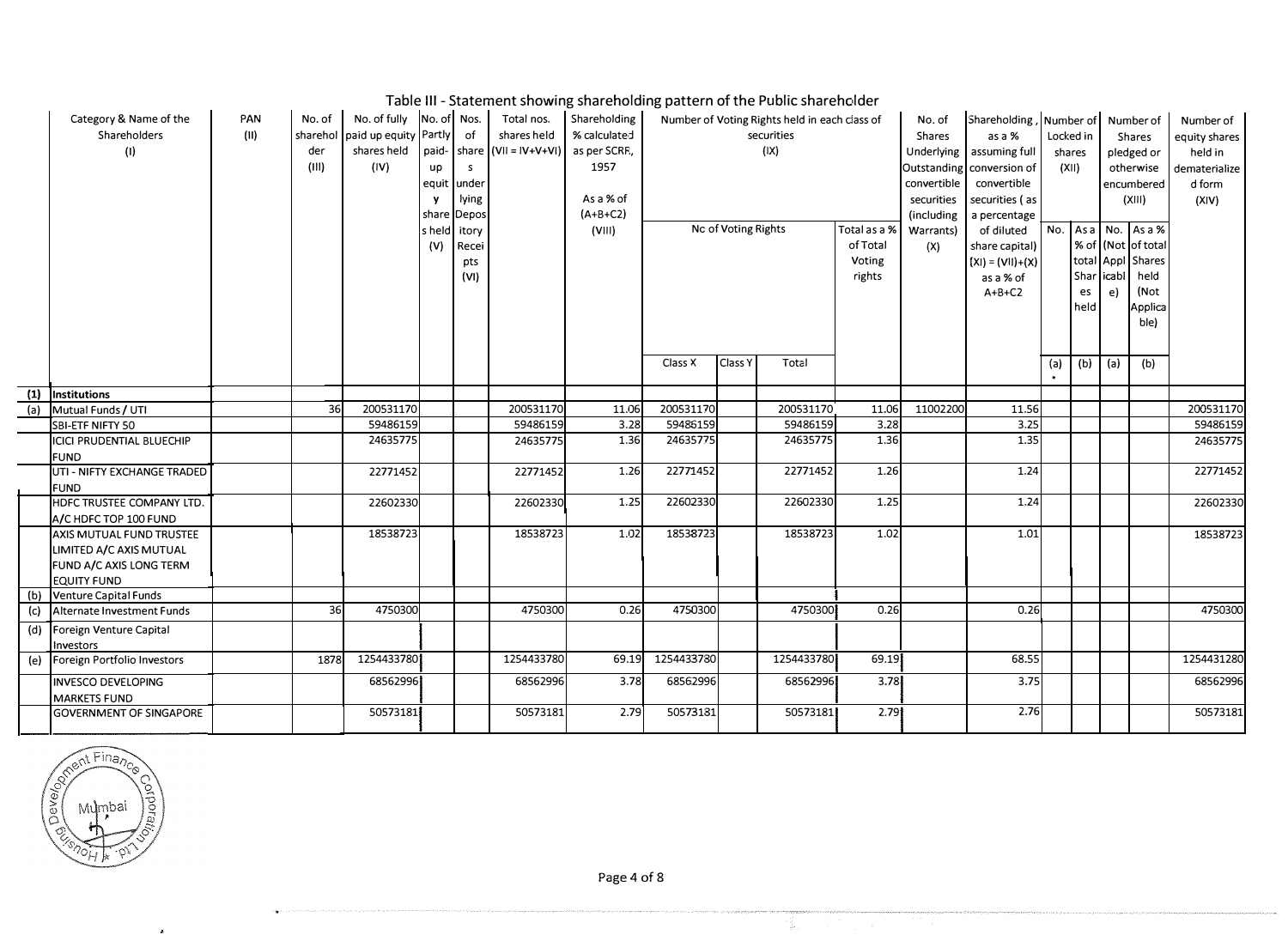|     | <b>VANGUARD EMERGING</b><br>MARKETS STOCK INDEX FUND.<br>A SERIES OF VANGUARD<br>INTERNATIONAL EQUITY INDEX<br><b>FUNDS</b>                        |        | 24226727   | 24226727   | 1.34  | 24226727   | 24226727   | 1.34  |          | 1.32  |  | 24226727   |
|-----|----------------------------------------------------------------------------------------------------------------------------------------------------|--------|------------|------------|-------|------------|------------|-------|----------|-------|--|------------|
|     | <b>VANGUARD TOTAL</b><br>INTERNATIONAL STOCK INDEX<br><b>FUND</b>                                                                                  |        | 22434878   | 22434878   | 1.24  | 22434878   | 22434878   | 1.24  |          | 1.23  |  | 22434878   |
|     | <b>GOVERNMENT PENSION FUND</b><br><b>GLOBAL</b>                                                                                                    |        | 18853946   | 18853946   | 1.04  | 18853946   | 18853946   | 1.04  |          | 1.03  |  | 18853946   |
|     | JP MORGAN FUNDS -<br><b>EMERGING MARKETS EQUITY</b><br>FUND                                                                                        |        | 18404103   | 18404103   | 1.02  | 18404103   | 18404103   | 1.02  |          | 1.01  |  | 18404103   |
| (f) | Financial Institutions / Banks                                                                                                                     | 15     | 1301141    | 1301141    | 0.07  | 1301141    | 1301141    | 0.07  |          | 0.07  |  | 1299041    |
| (g) | Insurance Companies                                                                                                                                | 40     | 137658927  | 137658927  | 7.59  | 137658927  | 137658927  | 7.59  |          | 7.52  |  | 137658927  |
|     | LIFE INSURANCE CORPORATION<br>OF INDIA                                                                                                             |        | 73393929   | 73393929   | 4.05  | 73393929   | 73393929   | 4.05  |          | 4.01  |  | 73393929   |
|     | ICICI PRUDENTIAL LIFE<br>INSURANCE COMPANY LIMITED                                                                                                 |        | 19590768   | 19590768   | 1.08  | 19590768   | 19590768   | 1.08  |          | 1.07  |  | 19590768   |
| (h) | Provident Funds/Pension Funds                                                                                                                      |        |            |            |       |            |            |       |          |       |  |            |
| (i) | Others                                                                                                                                             |        |            |            |       |            |            |       |          |       |  |            |
| (1) | Foreign Institutional Investor                                                                                                                     |        |            |            |       |            |            |       |          |       |  |            |
| (2) | Foreign Financial Institutions /<br>Banks                                                                                                          |        | 1000       | 1000       | 0.00  | 1000       | 1000       | 0.00  |          |       |  | 1000       |
|     | Sub-Total (B)(1)                                                                                                                                   | 2006   | 1598676318 | 1598676318 | 88.17 | 1598676318 | 1598676318 | 88.17 | 11002200 | 87.96 |  | 1598671718 |
| (2) | Central Government / State<br>Government(s)/President of<br>India                                                                                  |        |            |            |       |            |            |       |          |       |  |            |
| (a) | Central Government / State<br>Government(s)/President of<br>India                                                                                  |        | 2490832    | 2490832    | 0.14  | 2490832    | 2490832    | 0.14  |          | 0.14  |  | 2490832    |
|     | Sub-Total (B)(2)                                                                                                                                   |        | 2490832    | 2490832    | 0.14  | 2490832    | 2490832    | 0.14  |          | 0.14  |  | 2490832    |
| (3) | Non-Institutions                                                                                                                                   |        |            |            |       |            |            |       |          |       |  |            |
|     | (a(i)) Individual shareholders holding<br>nominal share capital up to Rs.<br>2 lakhs                                                               | 777124 | 134089540  | 134089540  | 7.39  | 134089540  | 134089540  | 7.39  | 2116714  | 7.44  |  | 128829992  |
|     | (a(ii)) Individual shareholders holding<br>nominal share capital in excess<br>of Rs. 2 lakhs<br>$\sqrt{nt}$ Finan<br>(b) MBFCs registered with RBI | 89     | 22472897   | 22472897   | 1.24  | 22472897   | 22472897   | 1.24  | 119400   | 1.23  |  | 22335897   |



*'-r'* 

man<br>19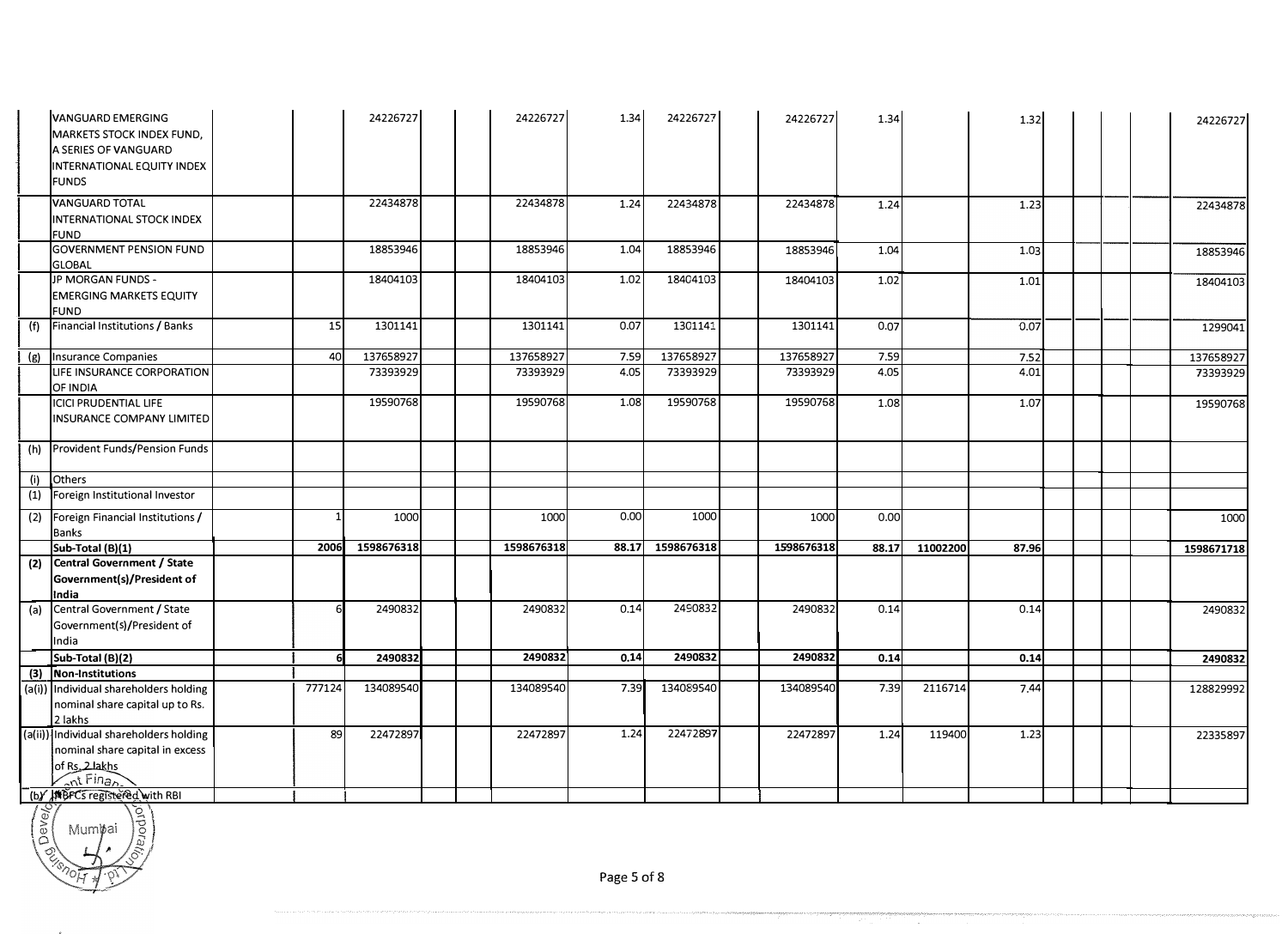|                                                                                                                                                                                                                                                                                                                                                                                                                       | 65     | 329166   |                                          |                                    |         | 0.02                                                                                                                    | 329166                                                                                            |     | 329166  | 0.02   |                                                                                         | 0.02  |        |    | 329166     |
|-----------------------------------------------------------------------------------------------------------------------------------------------------------------------------------------------------------------------------------------------------------------------------------------------------------------------------------------------------------------------------------------------------------------------|--------|----------|------------------------------------------|------------------------------------|---------|-------------------------------------------------------------------------------------------------------------------------|---------------------------------------------------------------------------------------------------|-----|---------|--------|-----------------------------------------------------------------------------------------|-------|--------|----|------------|
|                                                                                                                                                                                                                                                                                                                                                                                                                       | 12     | 7921285  |                                          |                                    | 7921285 | 0.44                                                                                                                    | 7921285                                                                                           |     | 7921285 | 0.44   |                                                                                         | 0.43  |        |    | 7921285    |
|                                                                                                                                                                                                                                                                                                                                                                                                                       |        | 1594     |                                          |                                    | 1594    | 0.00                                                                                                                    | 1594                                                                                              |     |         | 0.00   |                                                                                         |       |        |    | 1594       |
|                                                                                                                                                                                                                                                                                                                                                                                                                       |        |          |                                          |                                    |         | 0.33                                                                                                                    | 5896742                                                                                           |     |         | 0.33   | 97800                                                                                   | 0.33  |        |    | 5866732    |
|                                                                                                                                                                                                                                                                                                                                                                                                                       |        | 1110553  |                                          |                                    | 1110553 | 0.06                                                                                                                    | 1110553                                                                                           |     |         | 0.06   | 25200                                                                                   | 0.06  |        |    | 1110553    |
|                                                                                                                                                                                                                                                                                                                                                                                                                       |        | 2019325  |                                          |                                    | 2019325 | 0.11                                                                                                                    | 2019325                                                                                           |     | 2019325 | 0.11   | 110763                                                                                  | 0.12  |        |    | 2019325    |
|                                                                                                                                                                                                                                                                                                                                                                                                                       |        | 286394   |                                          |                                    |         | 0.02                                                                                                                    | 286394                                                                                            |     |         | 0.02   |                                                                                         | 0.02  |        |    | 286394     |
|                                                                                                                                                                                                                                                                                                                                                                                                                       |        | 20303970 |                                          |                                    |         | 1.12                                                                                                                    | 20303970                                                                                          |     |         | 1.12   | 3585323                                                                                 | 1.30  |        |    | 20228015   |
|                                                                                                                                                                                                                                                                                                                                                                                                                       |        | 15846689 |                                          |                                    |         | 0.87                                                                                                                    | 15846689                                                                                          |     |         | 0.87   |                                                                                         | 0.87  |        |    | 15846689   |
|                                                                                                                                                                                                                                                                                                                                                                                                                       |        | 1582971  |                                          |                                    | 1582971 | 0.09                                                                                                                    | 1582971                                                                                           |     | 1582971 | 0.09   |                                                                                         | 0.09  |        |    | 1582971    |
|                                                                                                                                                                                                                                                                                                                                                                                                                       | 812271 |          |                                          |                                    |         |                                                                                                                         | 211861126                                                                                         |     |         | 11.69  | 6055200                                                                                 | 11.90 |        |    | 206358613  |
|                                                                                                                                                                                                                                                                                                                                                                                                                       |        |          |                                          |                                    |         |                                                                                                                         | 1813028276                                                                                        | 0 I |         | 100.00 | 17057400                                                                                |       |        |    | 1807521163 |
|                                                                                                                                                                                                                                                                                                                                                                                                                       |        |          |                                          |                                    |         |                                                                                                                         |                                                                                                   |     |         |        |                                                                                         |       |        |    |            |
| <b>Employee Trusts</b><br>Overseas Depositories (holding<br>DRs) (balancing figure)<br>Others<br>Trusts<br>Directors & their Relatives<br>Foreign Nationals<br>Non Resident Indians<br><b>Clearing Members</b><br>Hindu Undivided Families<br>Foreign Corporate Bodies<br>(8) Bodies Corporate<br>(9) Pension Funds<br>$(10)$  IEPF<br>Sub-Total (B)(3)<br>Total Public Shareholding (B)=<br>$ (B)(1)+(B)(2)+(B)(3) $ |        |          | 16104<br>170I<br>15363<br>3334<br>814283 | 5896742<br>211861126<br>1813028276 | οI      | $\overline{1}$ Details of the shareholders action as norsens in Concert including their Shareholding (No. and B/L, Nii) | 329166<br>5896742<br>286394<br>20303970<br>15846689<br>11.69<br>211861126<br>1813028276<br>100.00 |     |         |        | 1594<br>5896742<br>1110553<br>286394<br>20303970<br>15846689<br>211861126<br>1813028276 |       | 100,00 | ΩL |            |

Details of the shareholders acting as persons in Concert including their Shareholding (No. and %): Nil

Details of Shares which remain unclaimed may be given hear along with details such as number of shareholders, outstanding shares held in demat/unclaimed suspense account, voting rights which are frozen etc. 3,000 Equity Sh UNCIAIMED SUSPENSE ACCOUNT by **2** shareholders.

Note:

(1) PAN would not be displayed on website of Stock Exchange(s).

(2) The above format needs to be disclosed along with the name of following persons:

Institutions/Non Institutions holding more than 1% of total number of shares.

(3) W.r.t. the information pertaining to Depository Receipts, the same may be disclosed in the respective columns to the extent information available and the balance to be disclosed as held by custodian

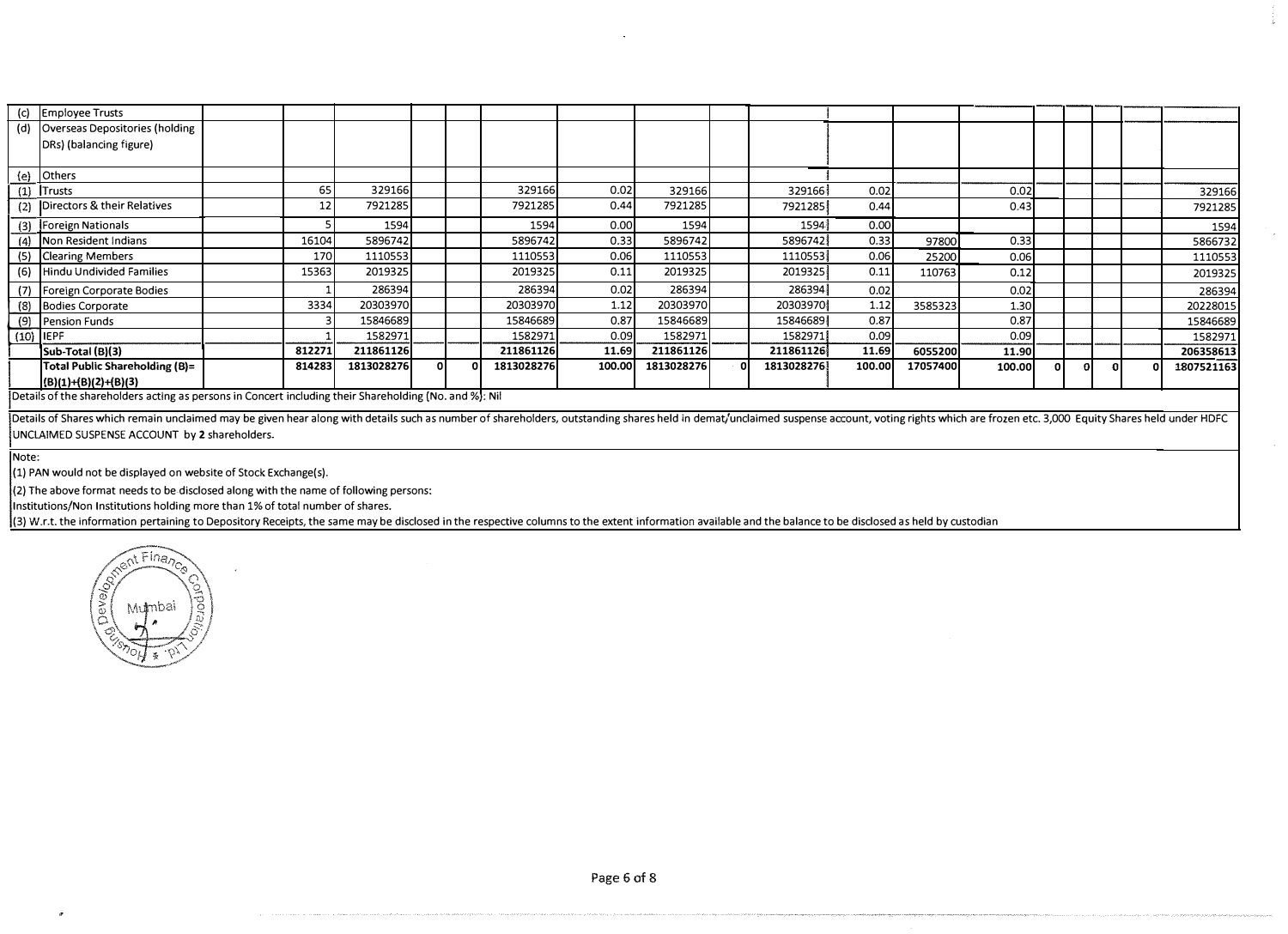|       | Category & Name of the                                          | PAN                   | No.                  |                                | No. of No. of            | Nos.                  |                | Total Shareho Number of Voting Rights held         |                       |                             |                       |                | No. of               | Shareholding              |                          | Number of     |              | Number of Shares    | Numbe          |
|-------|-----------------------------------------------------------------|-----------------------|----------------------|--------------------------------|--------------------------|-----------------------|----------------|----------------------------------------------------|-----------------------|-----------------------------|-----------------------|----------------|----------------------|---------------------------|--------------------------|---------------|--------------|---------------------|----------------|
|       | Shareholders                                                    | (11)                  | of                   | fully                          | Partly                   | of                    | nos.           | Iding %                                            |                       | in each class of securities |                       |                | <b>Shares</b>        | , as a %                  |                          | Locked in     |              | pledged or          | r of           |
|       | (1)                                                             |                       |                      |                                |                          |                       |                | share   paid up  paid-   shares   share   calculat |                       |                             | (IX)                  |                |                      | Underlyin   assuming full |                          | shares        |              | otherwise           | equity         |
|       |                                                                 |                       | holde                | equity                         | up                       | under s held          |                | ed as                                              |                       |                             |                       |                | g                    | conversion                |                          | (XII)         |              | encumbered          | shares         |
|       |                                                                 |                       |                      | shares equity lying $ $ (VII = |                          |                       |                | per                                                |                       |                             |                       |                | Outstandi            | of                        |                          |               |              | (XIII)              | held in        |
|       |                                                                 |                       | (III)                | held                           | shares Depos IV+V+       |                       |                | SCRR,                                              |                       |                             |                       |                | ng                   | convertible               |                          |               |              |                     | demat          |
|       |                                                                 |                       |                      | (IV)                           | held                     | itory                 | VI             | 1957                                               |                       | No of Voting Rights         |                       | Total as       |                      | convertibl securities (as | No.                      | As a %        | No.          | As a % of           | erialize       |
|       |                                                                 |                       |                      |                                | (V)                      | Recei                 |                |                                                    |                       |                             |                       | a % of         | e                    | a percentage              |                          | of total      | (Not         | total               | d form         |
|       |                                                                 |                       |                      |                                |                          | pts                   |                | As a %                                             |                       |                             |                       | Total          | securities           | of diluted                |                          | <b>Shares</b> |              | Applica Shares held | (XIV)          |
|       |                                                                 |                       |                      |                                |                          | (VI)                  |                | of                                                 |                       |                             |                       | Voting         |                      | (including share capital) |                          | held          | ble)         | (Not                |                |
|       |                                                                 |                       |                      |                                |                          |                       |                | $(A+B+C)$                                          |                       |                             |                       | rights         | Warrants)            | $(XI) =$                  |                          |               |              | Applicable)         |                |
|       |                                                                 |                       |                      |                                |                          |                       |                | 2)                                                 |                       |                             |                       |                | (X)                  | $(VII)+(X)$ as a          |                          |               |              |                     |                |
|       |                                                                 |                       |                      |                                |                          |                       |                | (VIII)                                             |                       |                             |                       |                |                      | % of A+B+C2               |                          |               |              |                     |                |
|       |                                                                 |                       |                      |                                |                          |                       |                |                                                    | <b>Class</b>          | <b>Class Y</b>              | Total                 |                |                      |                           | (a)                      | (b)           | (a)          | (b)                 |                |
|       |                                                                 |                       |                      |                                |                          |                       |                |                                                    | х                     |                             |                       |                |                      |                           |                          |               |              |                     |                |
|       |                                                                 |                       |                      |                                |                          |                       |                |                                                    |                       |                             |                       |                |                      |                           |                          |               |              |                     |                |
|       |                                                                 |                       |                      |                                |                          |                       |                |                                                    |                       |                             |                       |                |                      |                           |                          |               |              |                     |                |
|       |                                                                 |                       |                      |                                |                          |                       |                |                                                    |                       |                             |                       |                |                      |                           |                          |               |              |                     |                |
|       |                                                                 |                       |                      |                                |                          |                       |                |                                                    |                       |                             |                       |                |                      |                           |                          |               |              |                     |                |
| (1)   | <b>Shares underlying DRs</b>                                    | $\tilde{\phantom{a}}$ | $\ddot{\phantom{1}}$ |                                | $\overline{\phantom{a}}$ | $\tilde{\phantom{a}}$ |                |                                                    | $\tilde{\phantom{a}}$ |                             | $\tilde{\phantom{a}}$ | L.             | ÷,                   | $\overline{\phantom{a}}$  |                          |               |              |                     |                |
| (a)   | Custodian/DR Holder                                             | $\sim$                |                      |                                |                          | $\ddot{\phantom{1}}$  | $\overline{a}$ |                                                    | $\overline{a}$        | $\overline{a}$              | $\blacksquare$        | $\blacksquare$ | $\blacksquare$       | $\blacksquare$            | $\overline{\phantom{a}}$ |               |              |                     | $\blacksquare$ |
| (2)   | Shares held by Employee                                         |                       |                      |                                | $\blacksquare$           |                       |                |                                                    |                       |                             |                       |                | $\ddot{\phantom{1}}$ | $\overline{\phantom{m}}$  | $\overline{a}$           |               |              |                     |                |
|       | <b>Trusts</b>                                                   |                       |                      |                                |                          |                       |                |                                                    |                       |                             |                       |                |                      |                           |                          |               |              |                     |                |
| (a)   | Employee Benefit Trust                                          |                       |                      |                                |                          |                       |                |                                                    |                       |                             |                       |                |                      |                           |                          |               |              |                     |                |
|       | (under SEBI (share based                                        |                       |                      |                                |                          |                       |                |                                                    |                       |                             |                       |                |                      |                           |                          |               |              |                     |                |
|       | Employee Benefit)<br>Regulations, 2014)                         |                       |                      |                                |                          |                       |                |                                                    |                       |                             |                       |                |                      |                           |                          |               |              |                     |                |
|       |                                                                 |                       |                      |                                |                          |                       |                |                                                    |                       |                             |                       |                |                      |                           |                          |               |              |                     |                |
|       | <b>Total Non-Promoter-Non</b>                                   |                       |                      |                                |                          |                       |                |                                                    |                       |                             |                       |                |                      |                           |                          |               |              |                     |                |
|       | Public Shareholding (C)=                                        |                       | O                    | 01                             | $\bf{0}$                 | 0                     | $\mathbf{0}$   | ΩI                                                 | 0                     | $\Omega$                    | $\mathbf 0$           | Ω              | 0                    | $\mathbf{0}$              | Ω                        | $\Omega$      | $\mathbf{0}$ |                     | Ω              |
|       | $ (C)(1)+(C)(2) $                                               |                       |                      |                                |                          |                       |                |                                                    |                       |                             |                       |                |                      |                           |                          |               |              |                     |                |
| Note: |                                                                 |                       |                      |                                |                          |                       |                |                                                    |                       |                             |                       |                |                      |                           |                          |               |              |                     |                |
|       | (1) PAN would not be displayed on website of Stock Exchange(s). |                       |                      |                                |                          |                       |                |                                                    |                       |                             |                       |                |                      |                           |                          |               |              |                     |                |

#### Table IV - Statement showing shareholding pattern of the Non Promoter- Non Public shareholder

(2) The above format needs to disclose name of all holders holding more than 1% of total number of shares

(3) W.r.t. the information pertaining to Depository Receipts, the same may be disclosed in the respective columns to the extent information available